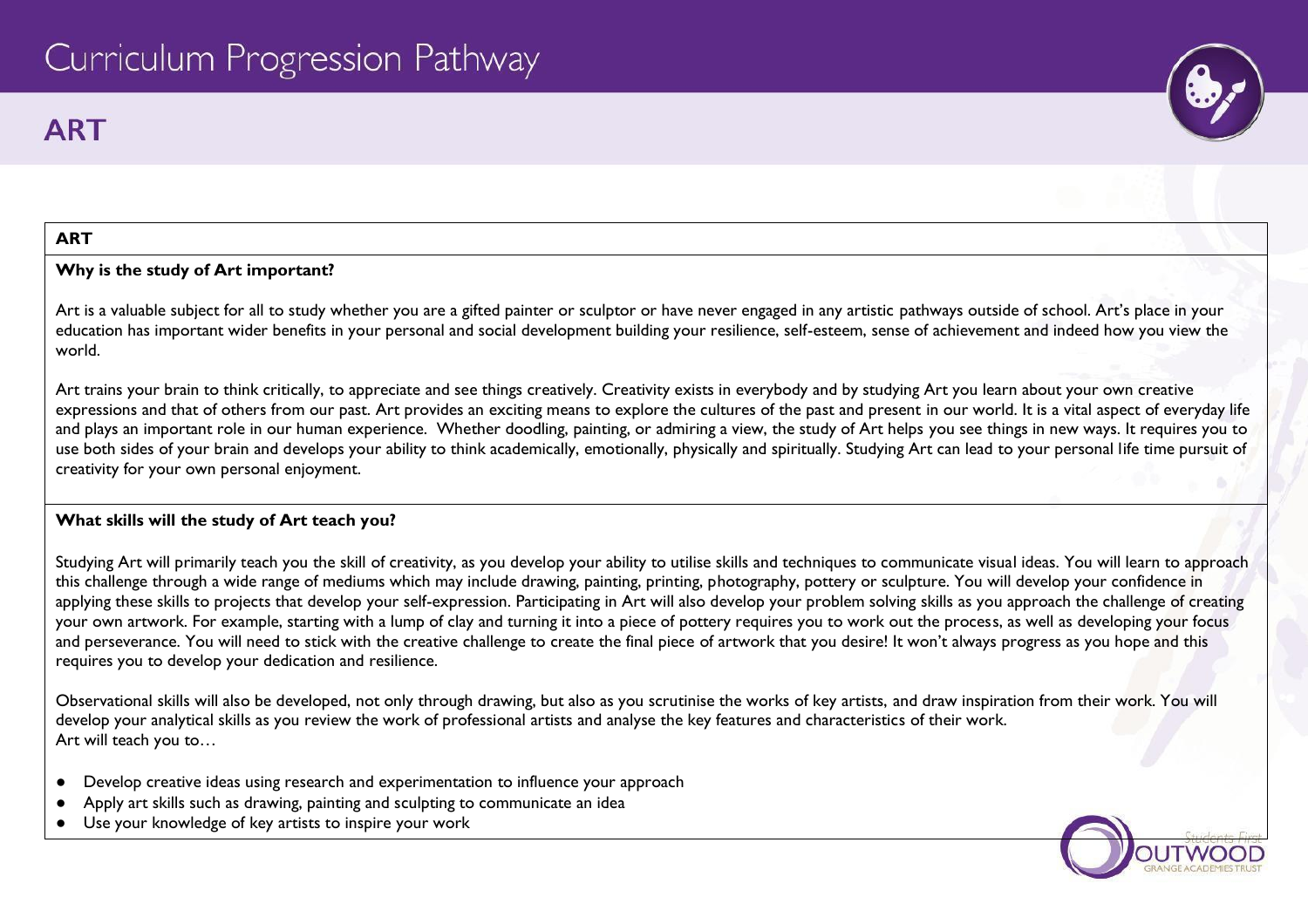- Analyse the effectiveness of your artwork and develop your techniques over time
- Express your ideas within a group during collaborative creative tasks

# **What will you know and understand from your study of Art?**

Through your study of Art, you will be exposed to a wide variety of works from different cultures, movements and professional artists. You will understand that Art has a strong cultural context and will have the opportunity to study Art from other parts of the World, such as India, Japan and/or Aboriginal Art. You will understand the term 'movement', which is a style within Art that has a common philosophy or goal, and the way in which movements evolved and changed through the 19<sup>th</sup>, 20<sup>th</sup> and 21<sup>st</sup> centuries. You will understand the work of seminal artists such as Picasso, Warhol and/or Kadinsky, as well as the way in which their work influenced particular movements.

As well as appreciating the artistic work of others, you will understand the techniques that have been used, the intentions of the work and the ways in which people responded to the pieces when they were first created. You will develop your own techniques in these styles and learn to master some of the skills inherent within the work.

### **What will learners know and understand from their study of Art?**

- Artists usually have an intention for their work and there is often a personal, political or social meaning within the work.
- There are many different styles of Art that have evolved over time
- Seminal artists have influenced Art and some have created a movement as a result of their impact
- Art is a process and often develops as a result of research and experimentation
- The language to articulate the aspects of a piece of Art that they like/dislike and why
- How to develop creative ideas, using research and influences to evolve the work
- How to apply creative skills to a piece of artwork that expresses a theme or idea

### **How does your study of Art support your study in other subjects?**

Art develops a number of skills that will support your study of other subjects, as so many of the skills you will acquire in Art are transferable. Art will develop your focus, resilience, self-expression, problem solving and communication skills, which will help you in **all** of your other subjects. Art will give you an opportunity for creative expression, which can lead to improved well-being, and support your study experience throughout school. Some students may take this even further and discover a subject that provides them with a life-long hobby or career that enhances their life for years to come. The study of other cultures through Art has strong links with Religious Education, Geography, and Citizenship and the self-expression aspects of Art will support learning in Performing Arts and Music. The ability to think creatively and problem solve are crucial in Engineering, Mathematics and Science.

### **How can you deepen your understanding of Art?**

To enhance your work in lessons, there will be times when professional artists are brought into the academy to deliver workshops. This will deepen your understanding of professional work and introduce you to new techniques and ideas.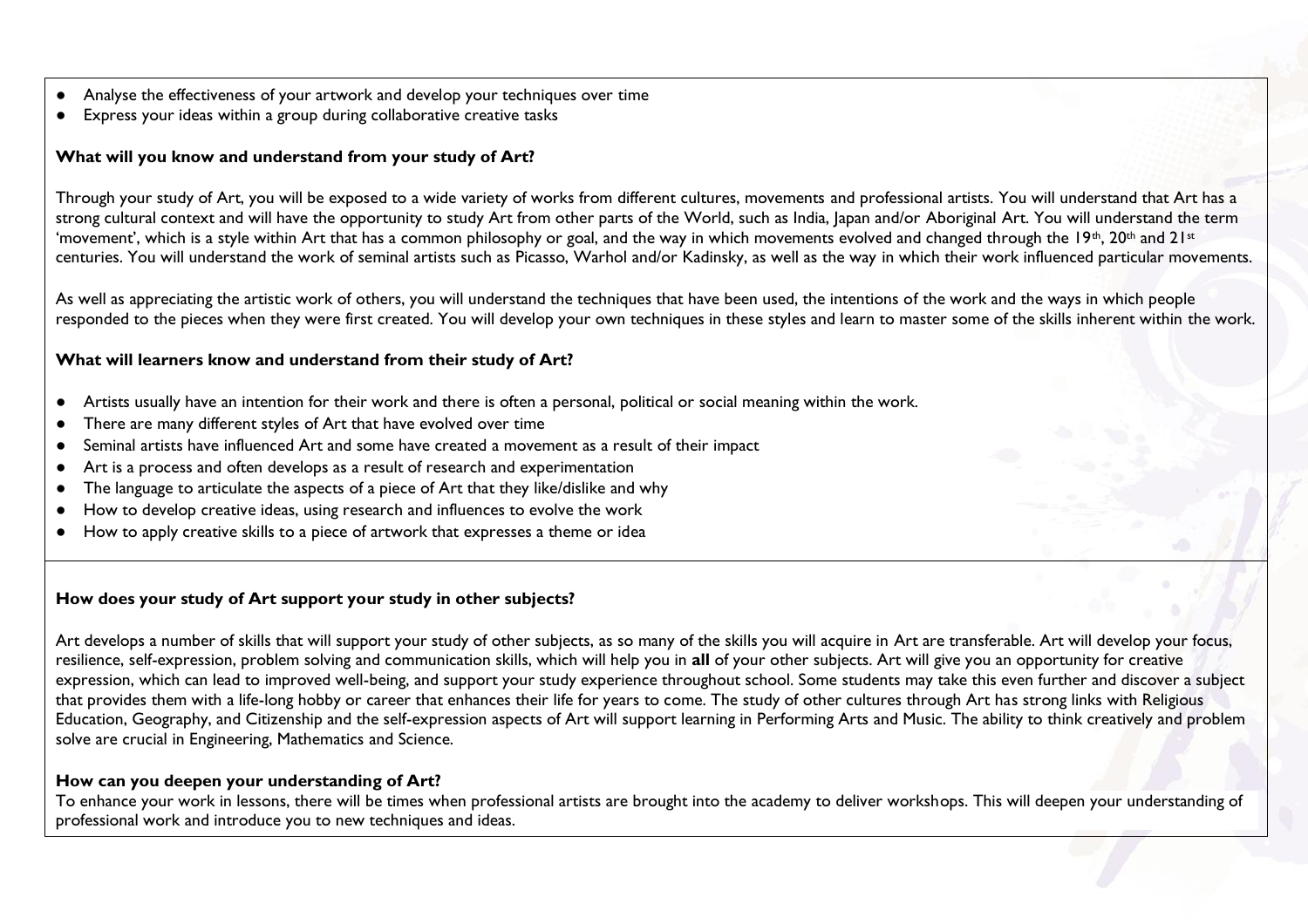You will also have the opportunity to deepen your understanding of Art through extracurricular opportunities, where you can continue to develop your creative ideas, or work on specific artistic projects. During enrichment clubs, you will have the opportunity to meet art enthusiasts from other year groups, where you can share ideas, critique each other's work and continue to develop your technique.

There may also be an opportunity to participate in Art trips to Art galleries, as well as exhibiting your own work within the Academy. Occasionally, there will be opportunities to enter national or Trust competitions to gain additional audiences and recognition for your work

### **How are you assessed in Art?**

Throughout the 5 or 7 years Art course you are assessed using the following assessment objectives which ensure that you can cumulatively build your subject understanding in preparation for future GCSE study. There are half termly assessment points each year that we term Praising Stars©. In younger years we use our subject mapping of our curriculum's age related expectations to assess how students are currently performing against their age related expectations at this point in their study. At GCSE we make informed predictions informed by our holistic assessment of their progress against the key assessment objectives and their aspirational GCSE targets. These are also the basis for any appropriate support and intervention.

# **Key Assessment Objectives**

The 4 key assessment objectives in Art are:

AO1 – Develop ideas through investigations, demonstrating critical understanding of sources

AO2 – Refine work by exploring ideas, selecting and experimenting with appropriate media, materials, techniques and processes

AO3 – Record ideas, observations and insights relevant to intentions as work progresses

AO4 – Present a personal and meaningful response that realises intentions and demonstrates understanding of visual language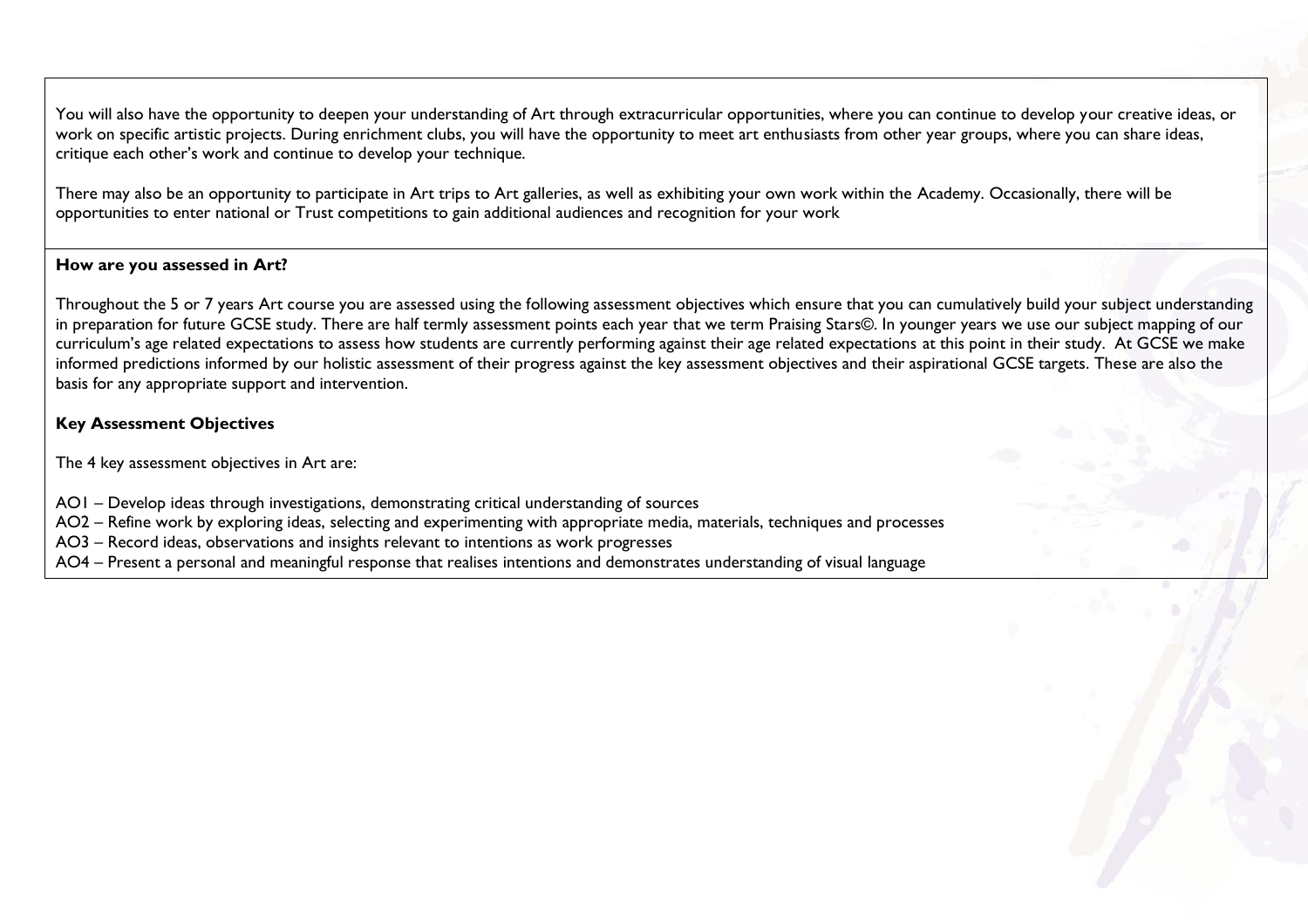# **How can Art support your future?**

Of course we offer the study of GCSE and A Level and we encourage your continued study in this fantastic subject. Yet we know that choice and personal interest are important aspects of worthy study. Whether you have continued your study of Art into GCSE or A level or not you will have gained access to this enriching subject and its study will have taught you to think differently and deeply.

Art is offered at most prestigious universities either as a single honours or a joint honours subject studied alongside other disciplines. The very fact that you have been able to study creative thinking will help your future application be they for colleges, universities, apprenticeships or employment.

Careers that the study of Art supports include:

- Illustrator
- **Branding designer**
- Web design
- Town planning
- **Teaching**
- Event planner
- leweler
- Prop maker
- Animator
- Game designer
- Online content creator
- Film maker
- Photographer
- Cartographer
- Fashion designer

| ART Curriculum Progression Pathway At Outwood Academy Redcar |                                                                                                                               |                                                                                                                                     |                                                                                                                 |                                                                                                                            |                                                                                                   |  |
|--------------------------------------------------------------|-------------------------------------------------------------------------------------------------------------------------------|-------------------------------------------------------------------------------------------------------------------------------------|-----------------------------------------------------------------------------------------------------------------|----------------------------------------------------------------------------------------------------------------------------|---------------------------------------------------------------------------------------------------|--|
|                                                              | <b>YEAR7</b>                                                                                                                  | <b>YEAR 8</b>                                                                                                                       | YEAR 9                                                                                                          | YEAR 10                                                                                                                    | <b>YEAR II</b>                                                                                    |  |
| <b>AUTUMN I</b>                                              | What are the Formal<br><b>Elements? Students will</b><br>learn and develop line,<br>tone, shape, form,<br>texture, colour and | What is a Portrait?<br>The study of portraiture<br>skills, line, tone, shade and<br>texture. Students will<br>explore observational | Can we be inspired by<br>other art forms to<br>make our own<br>abstract art? Here<br>students will focus on the | <b>How do Artists use</b><br>everyday objects as<br>inspiration for<br>creativity? This is the<br>development of skills of | <b>Component I</b><br>(Project 2) (60%)<br>Students are given a choice<br>of 4 themes (to prepare |  |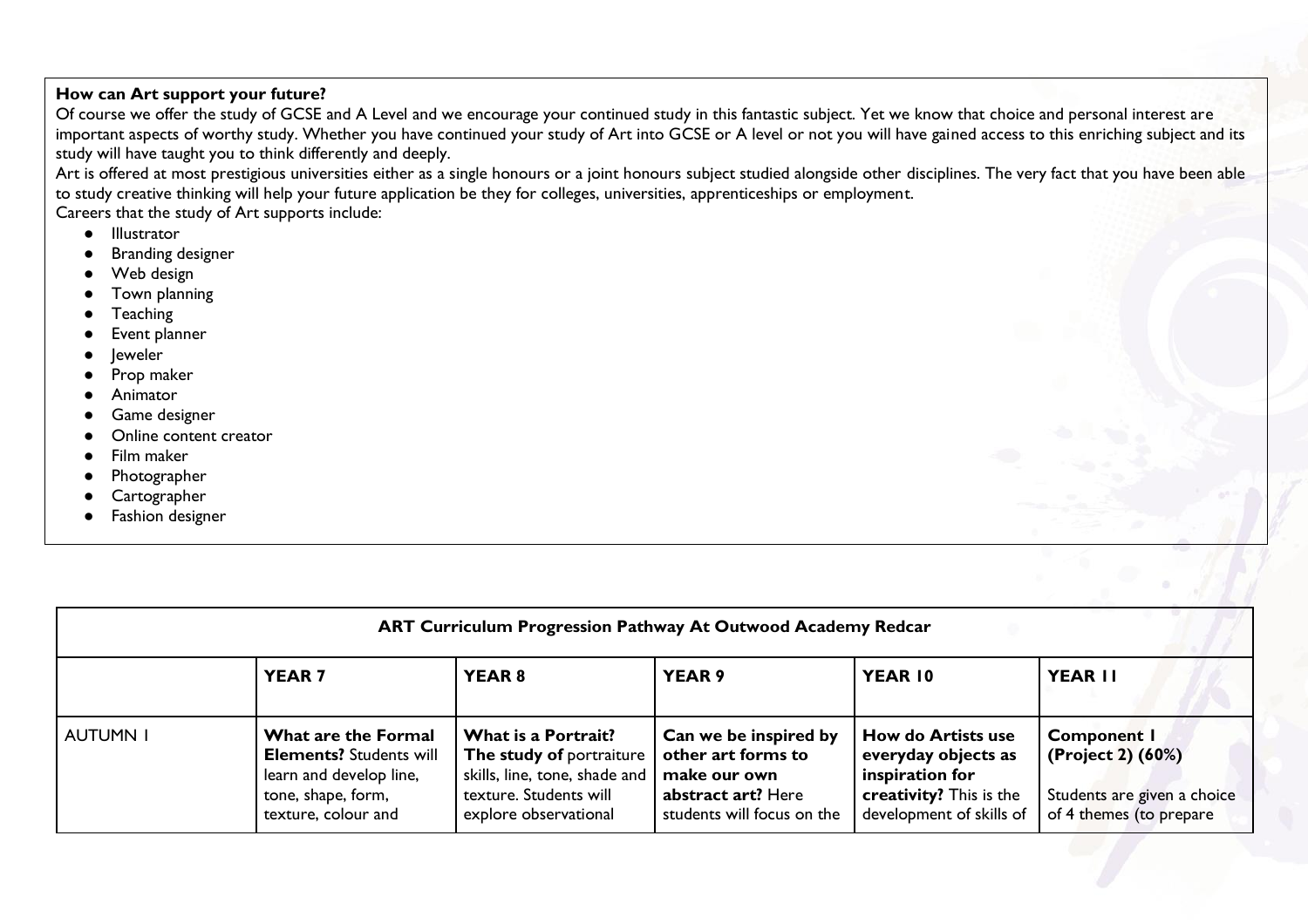|                 | pattern. They will gain a<br>Knowledge and practice<br>of these skills in<br>applications of their given<br>pieces and have an<br>opportunity to develop<br>into final pieces of work.                                                                                                                                                                                                                                                                                | drawing and develop their<br>observational skills before<br>choosing their medium to<br>work in.                                                                                                                                                                                                             | abstract to create a<br>unique design. Romeo and<br>Juliet will be the influence<br>to further develop all the<br>formal elements skills,<br>understand how to<br>creatively apply them to<br>their own artwork. This<br>project allows students to<br>make personal choices<br>about their artwork and<br>be more creative in their<br>art choices.                                                                                                                    | observation, measuring<br>and documenting<br>research.Students will<br>look at how to use<br>materials, media and<br>techniques to explore<br>still life. They will<br>further look at the<br>work of still life artists<br>and in doing so be<br>inspired to create their<br>own still life painting.                                                                                                                               | them for the component 2<br>choices of 7 starting point<br>themes with strong<br>connections to the 4<br>assessment objectives. They<br>are encouraged to explore<br>their own personal style<br>whilst engaging with the<br>work of artists, craftspeople<br>and designers to aid the<br>development of a personal<br>response.<br>Students sit a mock exam<br>during component I to give<br>them the opportunity to<br>experience the conditions<br>they will produce work in<br>for the outcome of<br>component 2.<br>Enrichment opportunities<br>to work on portfolio<br>evidence |
|-----------------|-----------------------------------------------------------------------------------------------------------------------------------------------------------------------------------------------------------------------------------------------------------------------------------------------------------------------------------------------------------------------------------------------------------------------------------------------------------------------|--------------------------------------------------------------------------------------------------------------------------------------------------------------------------------------------------------------------------------------------------------------------------------------------------------------|-------------------------------------------------------------------------------------------------------------------------------------------------------------------------------------------------------------------------------------------------------------------------------------------------------------------------------------------------------------------------------------------------------------------------------------------------------------------------|--------------------------------------------------------------------------------------------------------------------------------------------------------------------------------------------------------------------------------------------------------------------------------------------------------------------------------------------------------------------------------------------------------------------------------------|---------------------------------------------------------------------------------------------------------------------------------------------------------------------------------------------------------------------------------------------------------------------------------------------------------------------------------------------------------------------------------------------------------------------------------------------------------------------------------------------------------------------------------------------------------------------------------------|
| <b>AUTUMN 2</b> | What are the Formal<br><b>Elements? Students will</b><br>learn and develop line,<br>tone, shape, form,<br>texture, colour and<br>pattern. They will gain a<br>Knowledge and practice<br>of these skills in<br>applications of their given<br>pieces and have an<br>opportunity to develop<br>into final pieces of work.<br>They will develop their<br>skills and practice and<br>have the opportunity to<br>improve their skills as<br>they grow as young<br>artists. | What is a Portrait?<br>The study of portraiture<br>skills, line, tone, shade and<br>texture. Students will<br>explore observational<br>drawing and develop<br>there observational skills<br>before choosing their<br>medium to work in.<br>Working in a chosen<br>medium of paint, chalk,<br>pastel and pen. | Can we be inspired by<br>other art forms to<br>make our own<br>abstract art? Here<br>students will focus on the<br>abstract to create a<br>unique design. Romeo and<br>Juliet will be the influence<br>to further develop all the<br>formal elements skills,<br>understand how to<br>creatively apply them to<br>their own artwork. This<br>project allows students to<br>make personal choices<br>about their artwork and<br>be more creative in their<br>art choices. | <b>How do Artists use</b><br>everyday objects as<br>inspiration for<br>creativity? This is the<br>development of skills of<br>observation, measuring<br>and documenting<br>research.Students will<br>look at how to use<br>materials, media and<br>techniques to explore<br>still life. They will<br>further look at the<br>work of still life artists<br>and in doing so be<br>inspired to create their<br>own still life painting. |                                                                                                                                                                                                                                                                                                                                                                                                                                                                                                                                                                                       |
| <b>SPRING I</b> | <b>How did</b><br>Hunderwasser capture<br>the world around him?<br>The study of landscapes<br>through this                                                                                                                                                                                                                                                                                                                                                            | Where do masks<br>come from? A practical<br>study of the skills<br>required for within mask<br>making on the theme of                                                                                                                                                                                        | <b>How do Artists</b><br><b>Explore the Human</b><br>Form? Students will<br>study the skill of drawing<br>the human form, using                                                                                                                                                                                                                                                                                                                                         | What inspires me? A<br>personal project<br>inspired by the<br>coursework produced<br>so far focussing on                                                                                                                                                                                                                                                                                                                             | <b>Exam Question</b><br>Component 2 (40%)<br>Students are given a theme<br>to develop by the exam<br>board. The students have                                                                                                                                                                                                                                                                                                                                                                                                                                                         |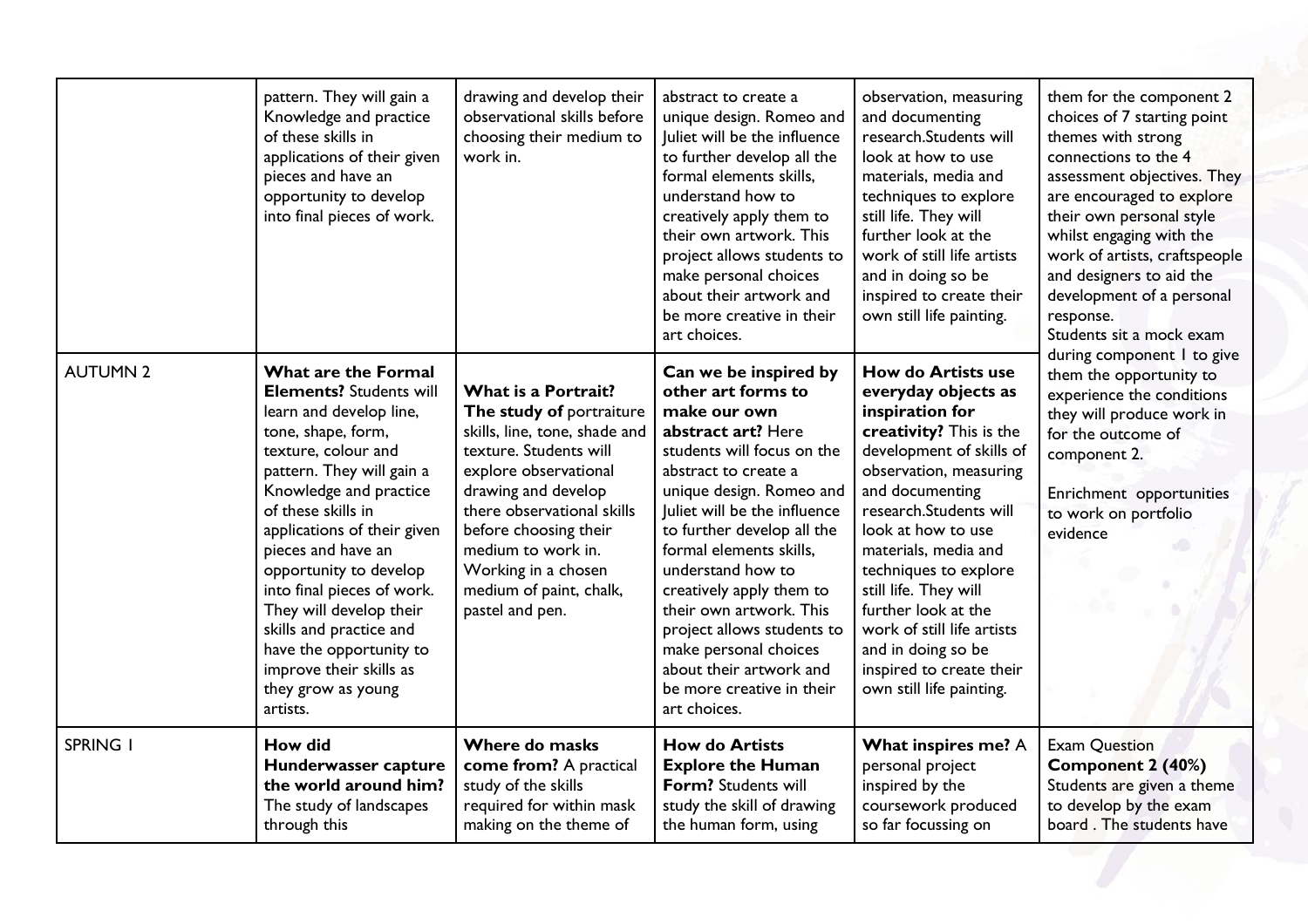|                     | extraordinary artist as<br>depicted through his use<br>of colour. His view of<br>Culture and context in his<br>home of Austria.                                                                                                                                                                                                                                                                     | Pirates of the caribbean.<br>Paper and card skills,<br>folding, layering,<br>application of colour.<br>Culture of pirates and<br>role in history.                                                                                                                          | technical methods, They<br>will look at the sculptures<br>of Niki De Saint Phalle by<br>designing their own ideas,<br>then work as a group to<br>collaboratively create<br>some beautiful sculptures                                                                                               | Portrait, Abstract or<br>Still Life art. Students<br>really do get the<br>opportunity to be<br>personal with their<br>work selecting and<br>making choices for their<br>art portfolio. Thereby<br>develop style and<br>personal technique.                                                                                                             | access to the exam paper to<br>choose their starting point<br>from the start of January.<br>They are encouraged to<br>explore their own personal<br>style whilst engaging with<br>the work of artists.<br>craftspeople and designers<br>to aid development of a<br>personal response.                                                                                                                                                                                                              |
|---------------------|-----------------------------------------------------------------------------------------------------------------------------------------------------------------------------------------------------------------------------------------------------------------------------------------------------------------------------------------------------------------------------------------------------|----------------------------------------------------------------------------------------------------------------------------------------------------------------------------------------------------------------------------------------------------------------------------|----------------------------------------------------------------------------------------------------------------------------------------------------------------------------------------------------------------------------------------------------------------------------------------------------|--------------------------------------------------------------------------------------------------------------------------------------------------------------------------------------------------------------------------------------------------------------------------------------------------------------------------------------------------------|----------------------------------------------------------------------------------------------------------------------------------------------------------------------------------------------------------------------------------------------------------------------------------------------------------------------------------------------------------------------------------------------------------------------------------------------------------------------------------------------------|
| SPRING <sub>2</sub> | <b>How did</b><br>Hunderwasser capture<br>the world around him?<br>The study of landscapes<br>through this<br>extraordinary artist as<br>depicted through his use<br>of colour. His view of<br>Culture and context in his<br>home of<br>Austria.Knowledge that a<br>painting does not have to<br>depict accuracy. Bold use<br>of colour and shape can<br>have meaning and open to<br>interpretation | Where do masks<br>come from? A practical<br>study of the skills<br>required for within mask<br>making on the theme of<br>Pirates of the caribbean.<br>Paper and card skills,<br>folding, layering,<br>application of colour.<br>Culture of pirates and<br>role in history. | <b>Human Form? Students</b><br>will study the skill of<br>drawing the human form,<br>using technical methods,<br>They will look at the<br>sculptures of Niki De<br>Saint Phalle by designing<br>their own ideas, then<br>work as a group to<br>collaboratively create<br>some beautiful sculptures | What inspires me? A<br>personal project<br>inspired by the<br>coursework produced<br>so far focussing on<br>Portrait, Abstract or<br>Still Life art. Students<br>really do get the<br>opportunity to be<br>personal with their<br>work selecting and<br>making choices for their<br>art portfolio. Thereby<br>develop style and<br>personal technique. | This project is a shorter<br>concise investigation from<br>an initial starting point,<br>recording the journey<br>through sketchbook work,<br>large scale pieces and<br>annotation to explain ideas<br>and context. Students<br>explore relevant media<br>ensuring refinement of<br>outcome and the inclusion<br>of drawing relevant to the<br>chosen media.<br>Tracking of time through<br>Google classroom<br>Independent & collaborative<br>assessment<br>Homework set fortnightly<br>or weekly |
| <b>SUMMER I</b>     | Where in the world is<br>this? A study of local and                                                                                                                                                                                                                                                                                                                                                 | <b>How does Mexican</b><br><b>Culture celebrate the</b>                                                                                                                                                                                                                    | <b>How does life</b><br>influence the arts?                                                                                                                                                                                                                                                        | What inspires me? A<br>personal project                                                                                                                                                                                                                                                                                                                |                                                                                                                                                                                                                                                                                                                                                                                                                                                                                                    |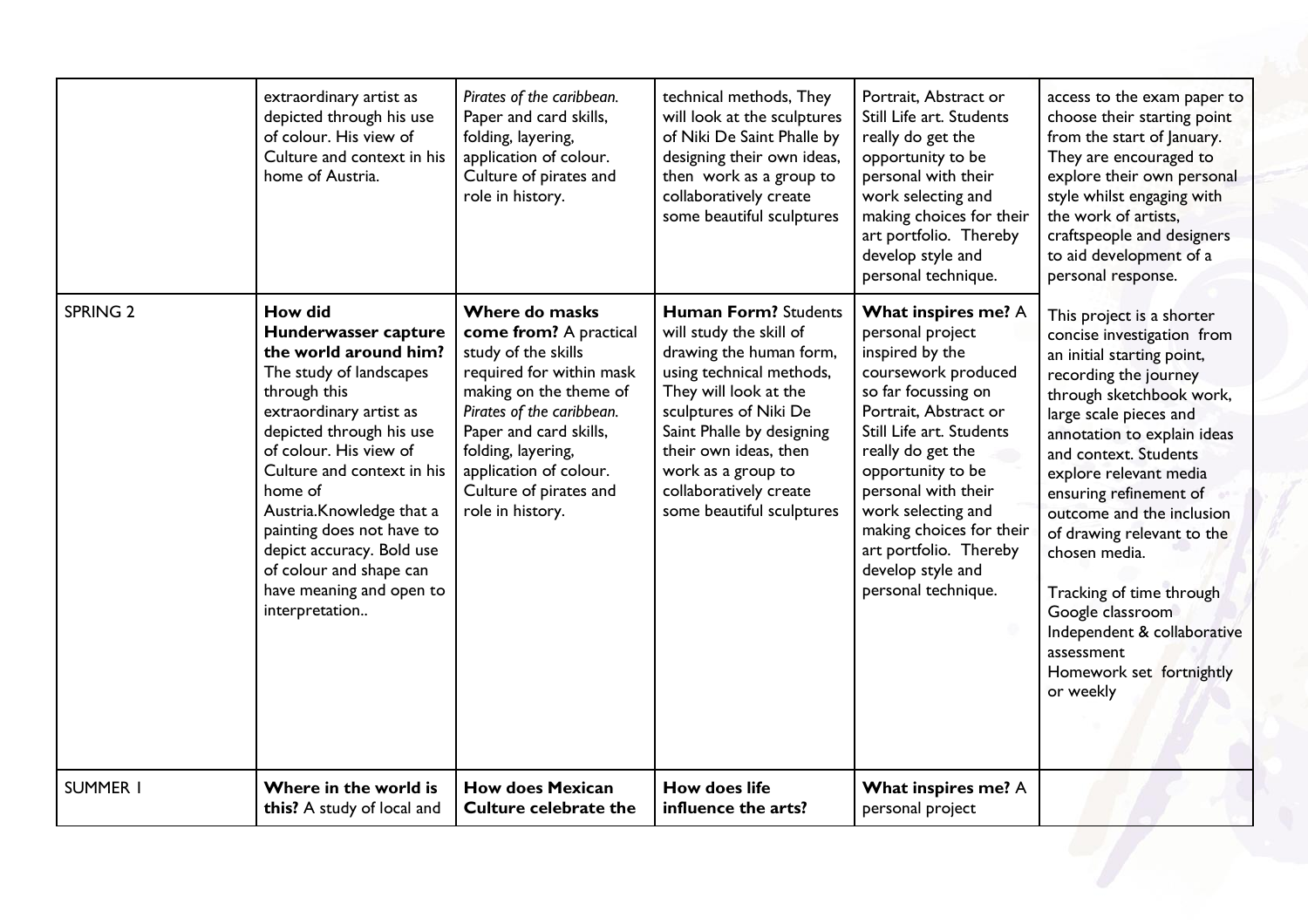|                 | international architecture<br>and landscape. Deciding<br>how to capture realistic<br>surroundings and<br>interpreting into creative<br>and imaginative places<br>using technical skills of<br>perspective and<br>observation.                                                        | dead? An opportunity to<br>develop drawing skills,<br>line, tone, texture and<br>colour Knowledge of the<br>day of the Dead in Mexico<br>and how death is<br>celebrated in this unusual<br>and respectful way. As a<br>way of understanding<br>culture and tolerance.                                                                                                                                                                                     | (Arts project) Here<br>students will come<br>together across the arts<br>subjects and work<br>towards a product for an<br>audience. They will<br>continue their exploration<br>of the formal elements<br>but select from a range of<br>stimulus and topics to<br>develop a small range of<br>pieces for gallery                                                                                                                                                                              | inspired by the<br>coursework produced<br>so far focussing on<br>Portrait, Abstract or<br>Still Life art. Students<br>really do get the<br>opportunity to be<br>personal with their<br>work selecting and<br>making choices for their<br>art portfolio. Thereby<br>develop style and<br>personal technique.                                  |  |
|-----------------|--------------------------------------------------------------------------------------------------------------------------------------------------------------------------------------------------------------------------------------------------------------------------------------|-----------------------------------------------------------------------------------------------------------------------------------------------------------------------------------------------------------------------------------------------------------------------------------------------------------------------------------------------------------------------------------------------------------------------------------------------------------|----------------------------------------------------------------------------------------------------------------------------------------------------------------------------------------------------------------------------------------------------------------------------------------------------------------------------------------------------------------------------------------------------------------------------------------------------------------------------------------------|----------------------------------------------------------------------------------------------------------------------------------------------------------------------------------------------------------------------------------------------------------------------------------------------------------------------------------------------|--|
| <b>SUMMER 2</b> | Where in the world is<br>this? A study of local and<br>international architecture<br>and landscape. Deciding<br>how to capture realistic<br>surroundings and<br>interpreting into creative<br>and imaginative places<br>using technical skills of<br>perspective and<br>observation. | <b>How does Mexican</b><br><b>Culture celebrate the</b><br>dead? An opportunity to<br>develop drawing skills,<br>line, tone, texture and<br>colour Knowledge of the<br>day of the Dead in Mexico<br>and how death is<br>celebrated in this unusual<br>and respectful way. As a<br>way of understanding<br>culture and tolerance.<br>Further opportunity to<br>work within a new and<br>self chosen medium to<br>further develop skills and<br>techniques. | <b>How does life</b><br>influence the arts?<br>(Arts project) Here<br>students will come<br>together across the arts<br>subjects and work<br>towards a product for an<br>audience. They will<br>continue their exploration<br>of the formal elements<br>but select from a range of<br>stimulus and topics to<br>develop a small range of<br>pieces for the gallery.<br>Students will work<br>towards completing their<br>work for showcase with<br>an end of year celebration<br>of the arts | <b>What inspired David</b><br><b>Hockney to create</b><br>his unique joiner<br>collages? A study of<br>the artist David<br>Hockney and how he<br>created his photo<br>collages entitled The<br>Joiners. Students will<br>follow this style and<br>interpret to their own<br>meaning with their<br>choice of pictures to<br>create a collage. |  |